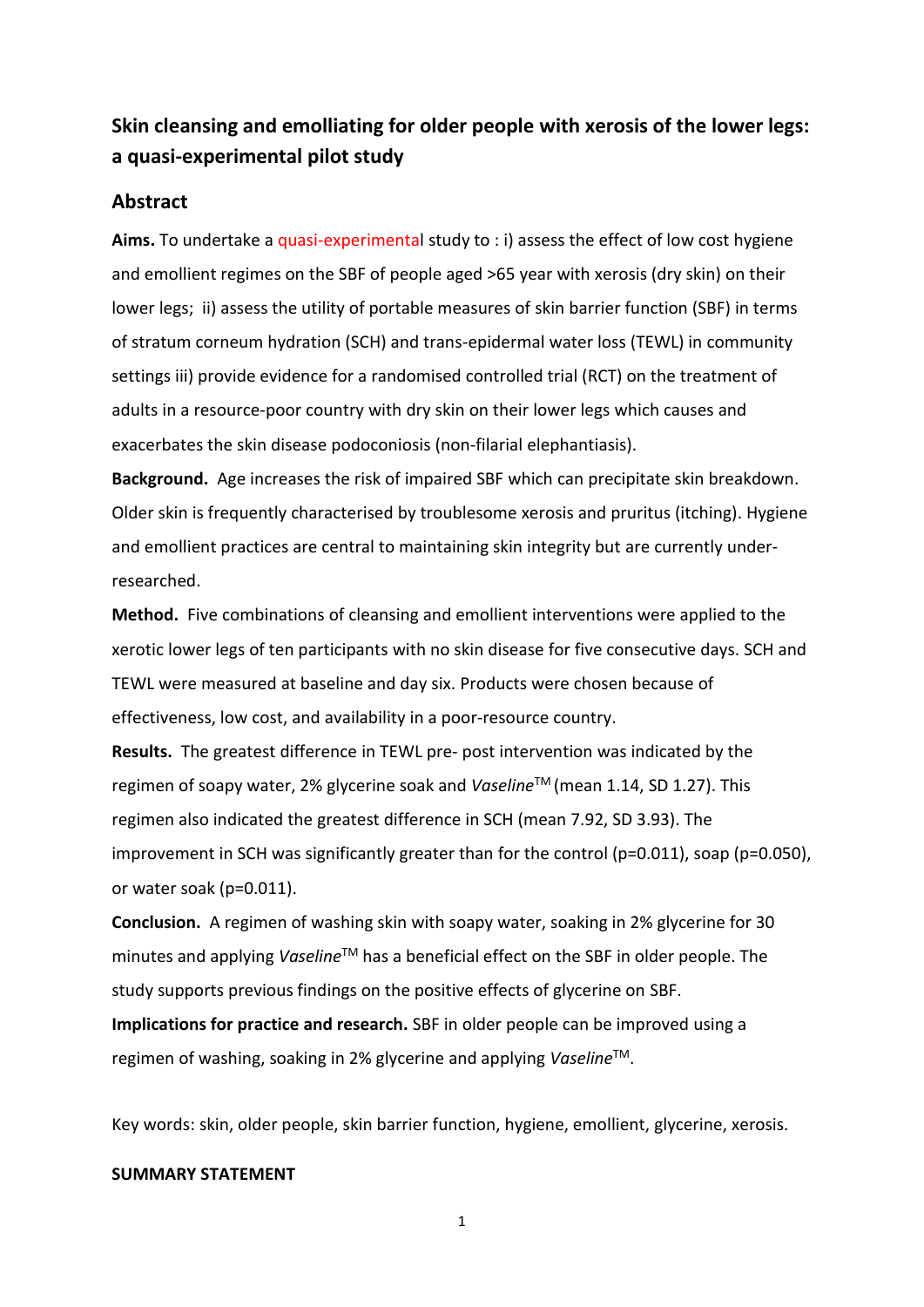# **What does this research add to existing knowledge in gerontology?**

 Results suggest that a simple, low cost hygiene and emollient regime using soap, water, 2% glycerine and Vaseline<sup>™</sup> may be effective in maintaining SBF for older people.

### **What are the implications of this new knowledge for the nursing care of older people?**

• Skin health is essential for wellbeing, particularly for older people who are more prone to skin breakdown. Current skin care is predominantly based on custom and practice. Further research is needed into optimum and acceptable skin care regimens. This preliminary study suggests that until evidence-based guidance is available on the most effective emollient to apply to dry skin, the combination of washing with soap. A 2% glycerine soak and the application of *Vaseline*TM may be considered for the treatment of xerosis.

### **How could the findings be used to influence policy or practice or research or education?**

- Literature review indicates a lack of knowledge about optimum skin hygiene and emollient regimens for older people.
- Probes for measuring SBF are feasible and useful for research based in community settings.
- The study suggests a simple, low cost intervention that improves SBF. Further research including RCTs is required to provide robust evidence to inform best practice.

# **Introduction**

Skin is affected by age and inevitably becomes more vulnerable to damage [\(Fore 2006\)](file:///C:/Documents%20and%20Settings/426851/Local%20Settings/Temporary%20Internet%20Files/Content.Outlook/GQET8CX7/Fore%202006). This is due to numerous intrinsic and extrinsic changes which can impair SBF. Intrinsic changes include: reduction in cell turnover, sensory receptors [\(Finch 2003\)](file:///C:/Documents%20and%20Settings/426851/Local%20Settings/Temporary%20Internet%20Files/Content.Outlook/GQET8CX7/Finch%202003), natural moisturisation [\(Harding 2000\)](file:///C:/Documents%20and%20Settings/426851/Local%20Settings/Temporary%20Internet%20Files/Content.Outlook/GQET8CX7/Harding%202000), blood supply [\(Fore 2006\)](file:///C:/Documents%20and%20Settings/426851/Local%20Settings/Temporary%20Internet%20Files/Content.Outlook/GQET8CX7/Fore%202006), elasticity [\(Finch 2003\)](file:///C:/Documents%20and%20Settings/426851/Local%20Settings/Temporary%20Internet%20Files/Content.Outlook/GQET8CX7/Finch%202003), sweat production (Ersser 2012) and subcutaneous fat [\(Burr 2005\)](file:///C:/Documents%20and%20Settings/426851/Local%20Settings/Temporary%20Internet%20Files/Content.Outlook/GQET8CX7/Burr%202005). Extrinsic skin changes are caused by environmental factors, for example sun damage [\(Lawton 2007\)](file:///C:/Documents%20and%20Settings/426851/Local%20Settings/Temporary%20Internet%20Files/Content.Outlook/GQET8CX7/Lawton%202007). Skin is also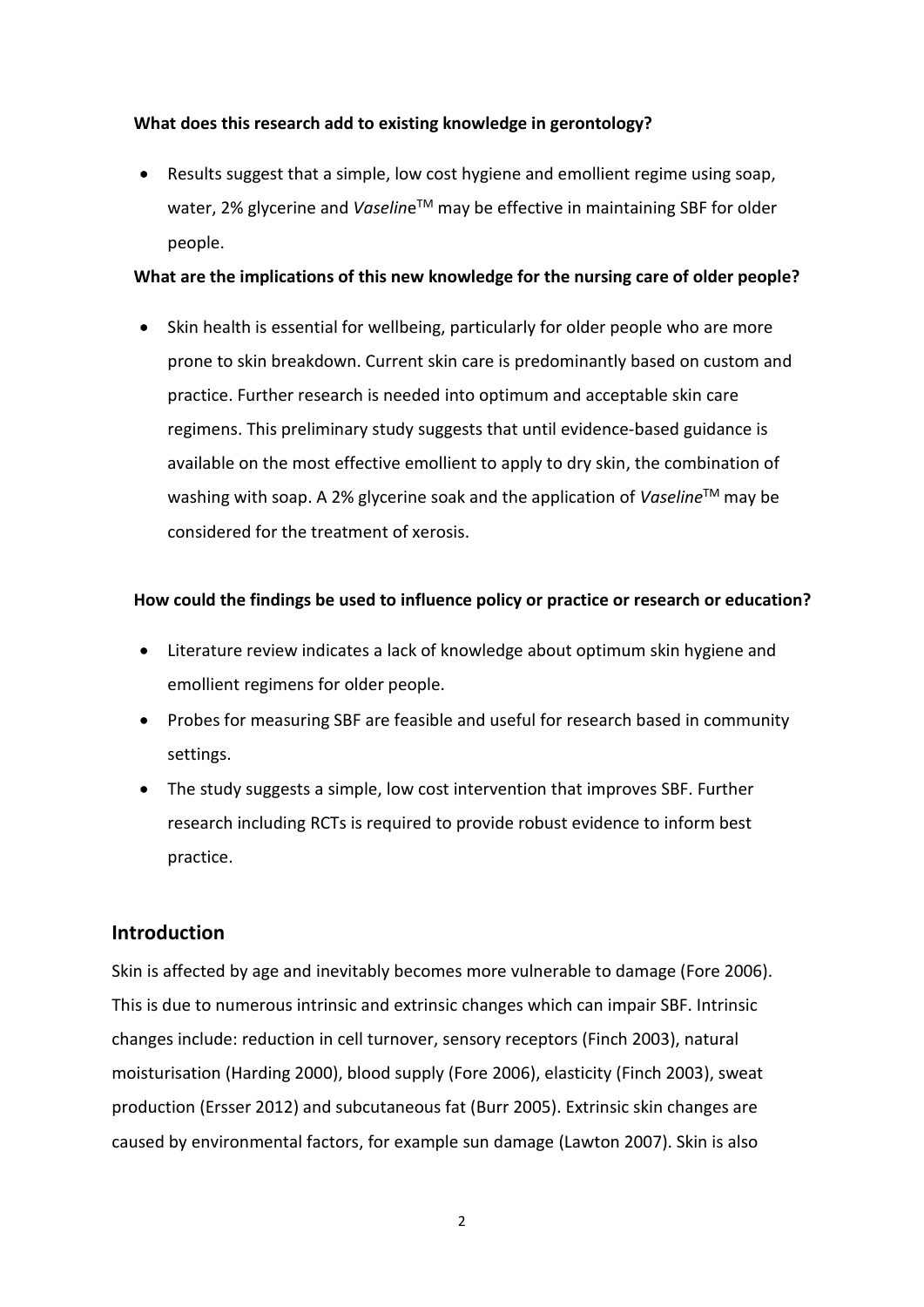affected by ambient temperature and relative humidity, tending to become xerotic in cold weather and conditions of low humidity (Nash 2009). Other factors that impact on skin health include excessive washing (particularly using harsh products), lack of hygiene (causing build-up of potential pathogens resulting in increased risk of infection), trauma, reduced mobility, incontinence, depression and dementia, poly-pharmacy, diabetes and vascular changes and poor nutrition (Cowdell et al 2014). The net effect of skin ageing is a diminished SBF which makes the skin significantly more vulnerable to damage [\(Baranoski &](file:///C:/Documents%20and%20Settings/426851/Local%20Settings/Temporary%20Internet%20Files/Content.Outlook/GQET8CX7/Baranoski%202004)  [Ayello](file:///C:/Documents%20and%20Settings/426851/Local%20Settings/Temporary%20Internet%20Files/Content.Outlook/GQET8CX7/Baranoski%202004) 2004) and potentially the consequent problems of breakdown.

It is estimated that xerosis affects 59-85% of older people [\(Beauregard & Gilchrest 1987\)](file:///C:/Documents%20and%20Settings/426851/Local%20Settings/Temporary%20Internet%20Files/Content.Outlook/GQET8CX7/Beauregard%201987). This is because as skin ages sweat glands atrophy and sebum production decreases. Stratum corneum lipids also reduce decreasing the ability of the skin to retain water. This results in dry, thickened, flaky, reddened skin (xerosis) which initiates an inflammatory response. The lower leg is one of the places most likely to be effected (Balaskas *et al.,* 2011). Xerosis increases the risk for other problems such as pruritus, infection, skin tears and pressure ulcers [\(Hunter 2003;](file:///C:/Documents%20and%20Settings/426851/Local%20Settings/Temporary%20Internet%20Files/Content.Outlook/GQET8CX7/Hunter%202003) [Cole & Nesbitt 2004\)](file:///C:/Documents%20and%20Settings/426851/Local%20Settings/Temporary%20Internet%20Files/Content.Outlook/GQET8CX7/Cole%202004). The inflammatory response worsens without intervention. To break the cycle of progression there is a need to treat the symptoms, repair the stratum corneum (SC) and enhance the SBF (Rawlings & Matts 2004).

Skin cleansing and emollient regimes are one of several factors that contribute to maintaining skin integrity, defined as skin being a sound and complete structure in unimpaired condition (North American Nursing Diagnosis Association 2013); it is an important, but often overlooked, subject. Fundamental skin care, namely washing and emollient use, is central to maintaining skin integrity. Recent reviews have concluded that there is a dearth of empirical evidence on the relative benefits of different cleansing and moisturising regimens for older people including the effects of emollients after bathing (Cowdell & Steventon 2015, Cowdell *et al.,* 2014, Kottner *et al.,* 2013). Furthermore, there is a lack of clarity about clinical practice norms in skin care regimens for older people in all settings. However, whilst maintaining hygiene is essential, over-washing, particularly with harsh products, can result in impaired skin integrity [\(Gardiner 2008\)](file:///C:/Documents%20and%20Settings/426851/Local%20Settings/Temporary%20Internet%20Files/Content.Outlook/GQET8CX7/Gardiner%202008). There is therefore a need to balance maintaining health and wellbeing through meeting personal hygiene needs and not over cleansing and thus potentially compromising SBF [\(Voegeli 2008\)](file:///C:/Documents%20and%20Settings/426851/Local%20Settings/Temporary%20Internet%20Files/Content.Outlook/GQET8CX7/Voegeli%202008a). Any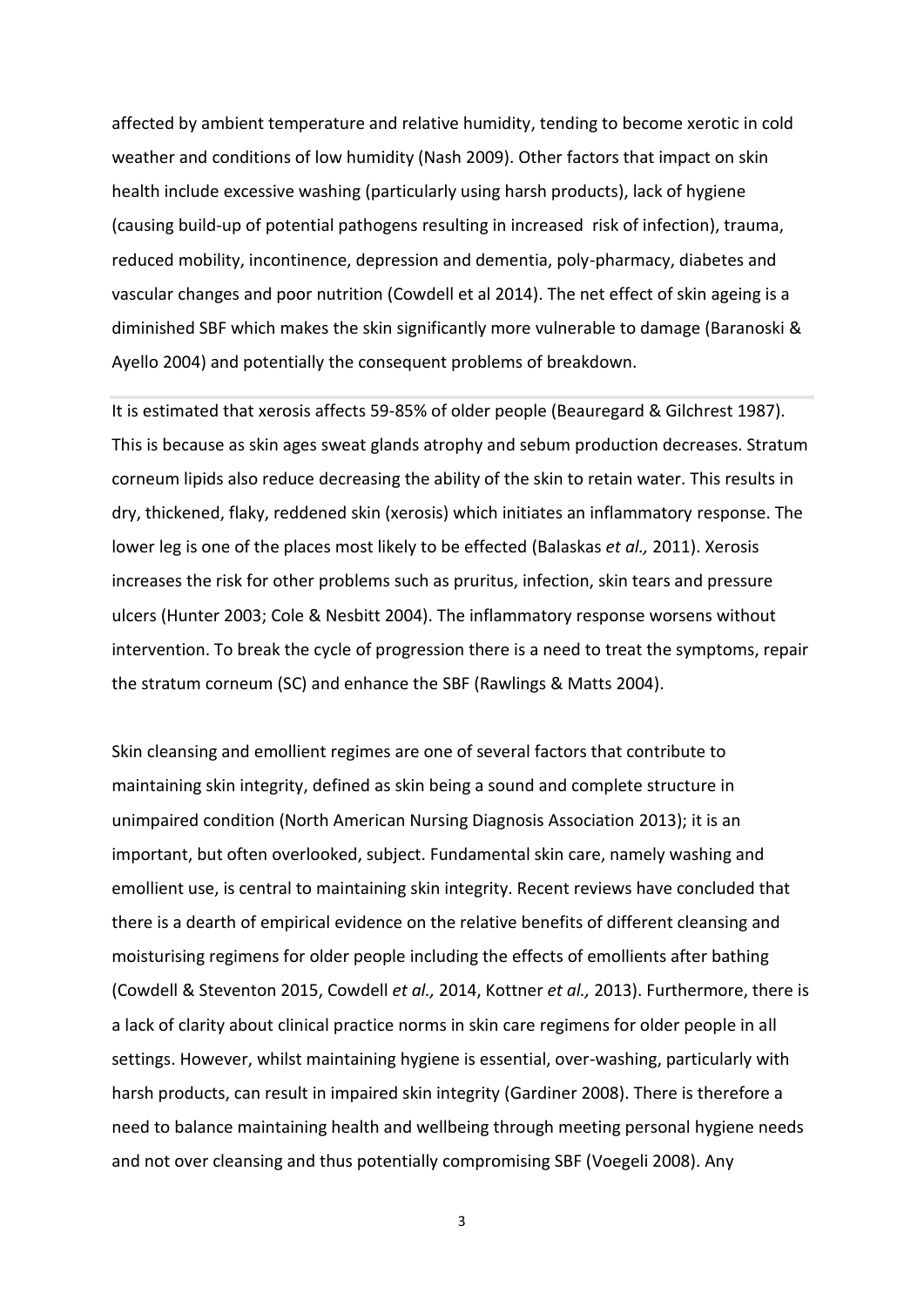intervention should have minimal adverse effects and products should be acceptable to the person to ensure treatment concordance [\(Cowdell 2010\)](file:///C:/Documents%20and%20Settings/426851/Local%20Settings/Temporary%20Internet%20Files/Content.Outlook/GQET8CX7/Cowdell%202010).

There is a degree of consensus about optimum regimens amongst experts who advise that: people should bathe regularly in warm rather than hot water [\(Lawton 2007\)](file:///C:/Documents%20and%20Settings/426851/Local%20Settings/Temporary%20Internet%20Files/Content.Outlook/GQET8CX7/Lawton%202007); they should not soak for too long or over-wash (British Association of Dermatologists 2006); should use gentle wash products and emollients which are acceptable to them (Lawton 2007) and gently rub or pat the skin dry (Ersser 2005). However, the extent to which these recommendations are followed in practice is unknown.

The ideal washing and emolliating intervention is one that removes dirt from the skin without causing dryness or irritation and which maintains or promotes skin integrity and comfort. Soap is currently the most commonly used skin cleansing agent. It removes dirt and oils. Most soap has a pH of 7-10 (Ananthapadmanabhan *et al*., 2013). All testing methods of soaps indicate that excessive exposure induces barrier damage and skin dryness followed by inflammation (Wolf & Parish 2012). Therefore if possible soaps with a low pH (<7) should be used and over-washing avoided. There is evidence that regular emollient use is beneficial to aging skin (Watkins 2011) and specifically that it has a positive effect on skin integrity (Moncrieff *et al*., 2015) and can lead to a reduction in the incidence of skin tears (Carville *et al.*,2014). Emollients are best applied when skin is moist as it is after bathing or washing when skin has a high water content (Holden *et al.,* 2002, Ersser *et al*., 2012).

At present there is a significant gap in knowledge about optimum hygiene and emollient skin care for older people and a need to develop a robust evidence base to guide practice; the pilot study presented here is one element in a programme of work that will help address this knowledge gap.

#### **Aims**

To:

- Assess the effect of simple, lost cost hygiene and emollient regimes on SBF of people aged >65years with normal aging skin but without skin disease.
- Assess the utility of portable measures of SBF in home and care settings.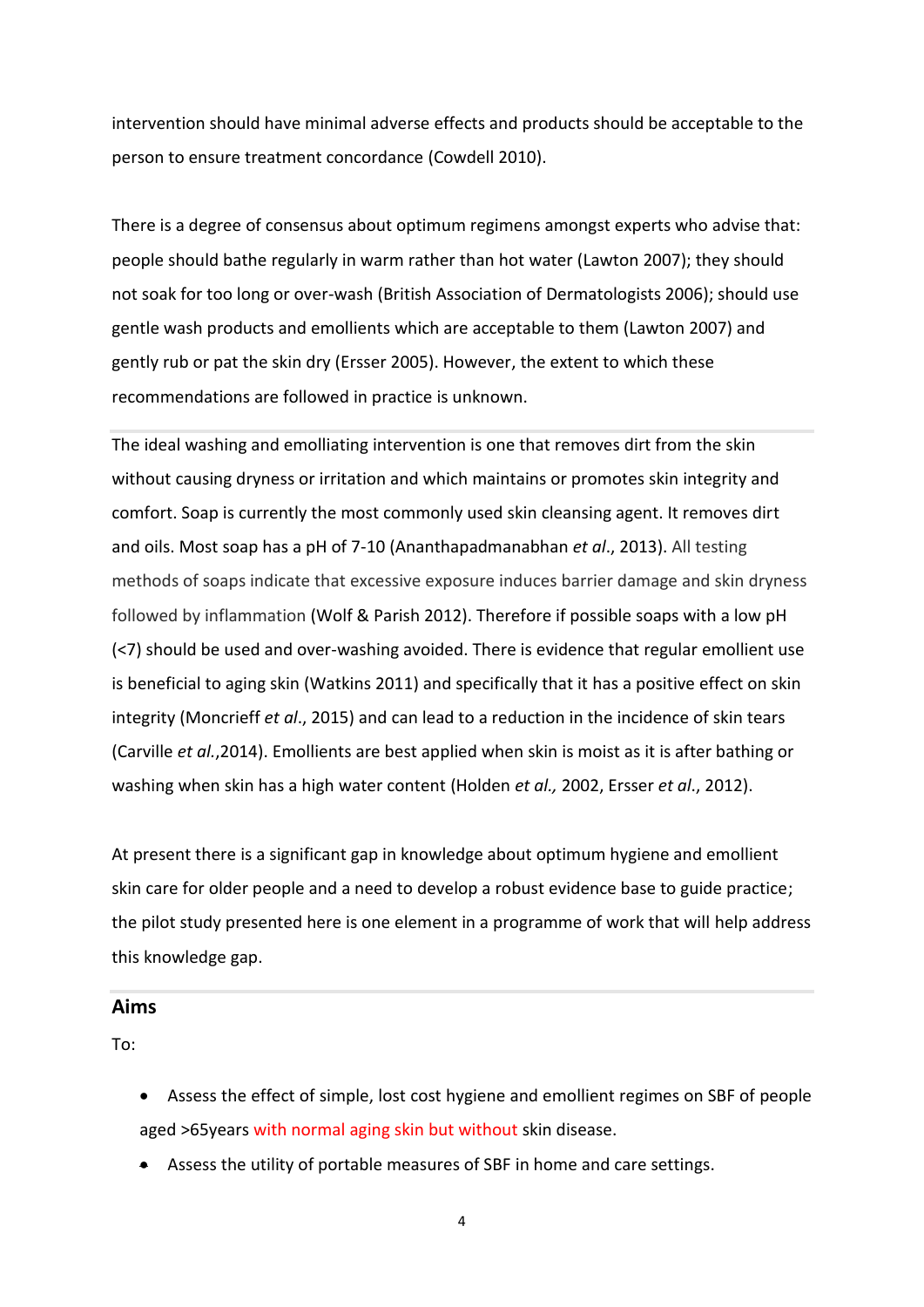• Provide evidence for an RCT on the skin treatment of adults in a resource-poor country with the disease podoconiosis which is caused by dry skin on the lower legs.

# **Method**

#### **Study design and sample**

We conducted a pilot quasi-experimental study. Ten females were recruited in the United Kingdom (UK); two were resident in a private care home and eight lived in their own homes. Inclusion and exclusion criteria are summarised in Table 1.

#### **Data collection and measures**

Demographic data were collected (Table 2). Measures of TEWL and SCH were used to assess SBF. High values of SCH and low values of TEWL are typical of a healthy skin barrier (Fluhr *et al.,* 2006). SCH was measured with a *MoistureMeter SC*TM and TEWL with a *VapoMeter*TM [\(www.delfintech.com](http://www.delfintech.com/) 2015a, b). These are both non-invasive probes with high reproducibility, short measuring times and provide a robust indicator of SBF. Guidelines for using these measures were followed meticulously (Plessis *et al.,* 2013). As these instruments are sensitive to changes in ambient temperature, relative humidity, skin surface temperature and sweating, participants were seated with their lower legs exposed and uncrossed for 20 minutes prior to readings being taken. No hot drinks were given during this time. To avoid confounding results participants were asked to refrain from using emollients for three days before the trial and from taking an immersion bath or shower for the duration of the trial. The trial took place over six consecutive days in May 2013. Measures of SCH and TEWL were taken from each specific site at baseline and on day 6. All interventions and recordings were carried out by the principal investigator to ensure intervention fidelity and consistent measurement.

#### **Intervention**

The experimental groups consisted of a set of simple, low cost interventions, applied to the lower legs, that were selected based on evidence where available or on current custom and practice; these are detailed below. Five combinations of cleansing and emolliating were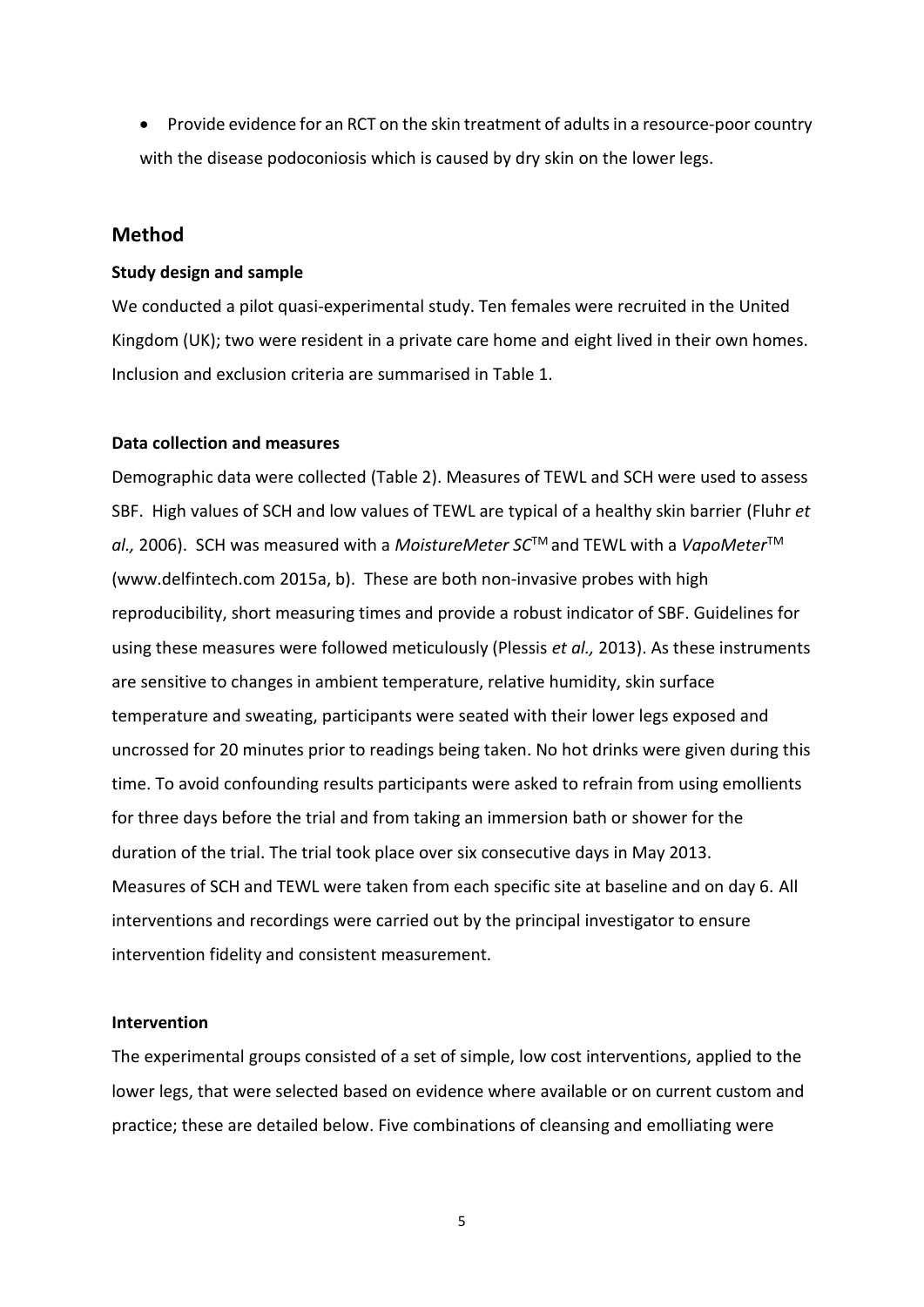used on five sites. The control conditions were the untreated site, without cleansing agents or emollients.

*Soap:* The soap used had a pH of 10 (highly alkaline) which is consistent with that of many soaps available in the UK (Baranda *et al.,* 2002) and in resource-poor countries. All testing methods of soaps indicate that excessive exposure induces barrier damage and skin dryness followed by inflammation (Wolf & Parish 2012). This is because the emulsifying effect of soap removes sebum and therefore affects SBF; soap also disrupts the skins' acid mantle due to its alkalinity. Soaps with a higher pH (>7) are likely to cause more dryness than those with a pH (<7) which are closer to the skin's normal pH value to 4-6 (Ali& Yosipovitch 2013).

*Emollient:* Glycerine is an emollient and humectant which has a positive effect on TEWL and SCH. It is a constituent of many commonly available emollient formulations. It attracts water from its surroundings by absorption and adsorption slowing or preventing excessive drying and evaporation. It is naturally present in skin and noted to be one of the best natural skin moisturizers (Chrit *et al*., 2006). It is used in skin care products because of its moisturising and plasticising effects on the SC which prevent and treat dryness. A report from a global expert dermatology symposium notes that using glycerine to hydrate the SC corrects the effects of cleanser induced skin damage (Ananthapadmanabhan *et al*., 2013). Studies have reported positive effects of a glycerine dilution below 2% (Iiyama & Kawahira 2008, Atrux-Tallau *et al*., 2010). It is non-toxic and non-irritating when applied to the skin (Atrux-Tallau *et al.,* 2010, Roussel *et al.,* 2012). Although it occurs naturally in skin but may also be manufactured (Fluhr *et al.,* 2008). It is extensively used in cosmetics and dermatology products because of its moisturising effects. A review of the literature summarises the effect of glycerine as follows (Fluhr *et al.,* 2008):-

- improves SCH
- inhibits SC lipid phase transmission
- improves SBF
- increases desmosomal degradation
- increases skin mechanical properties
- accelerates wound healing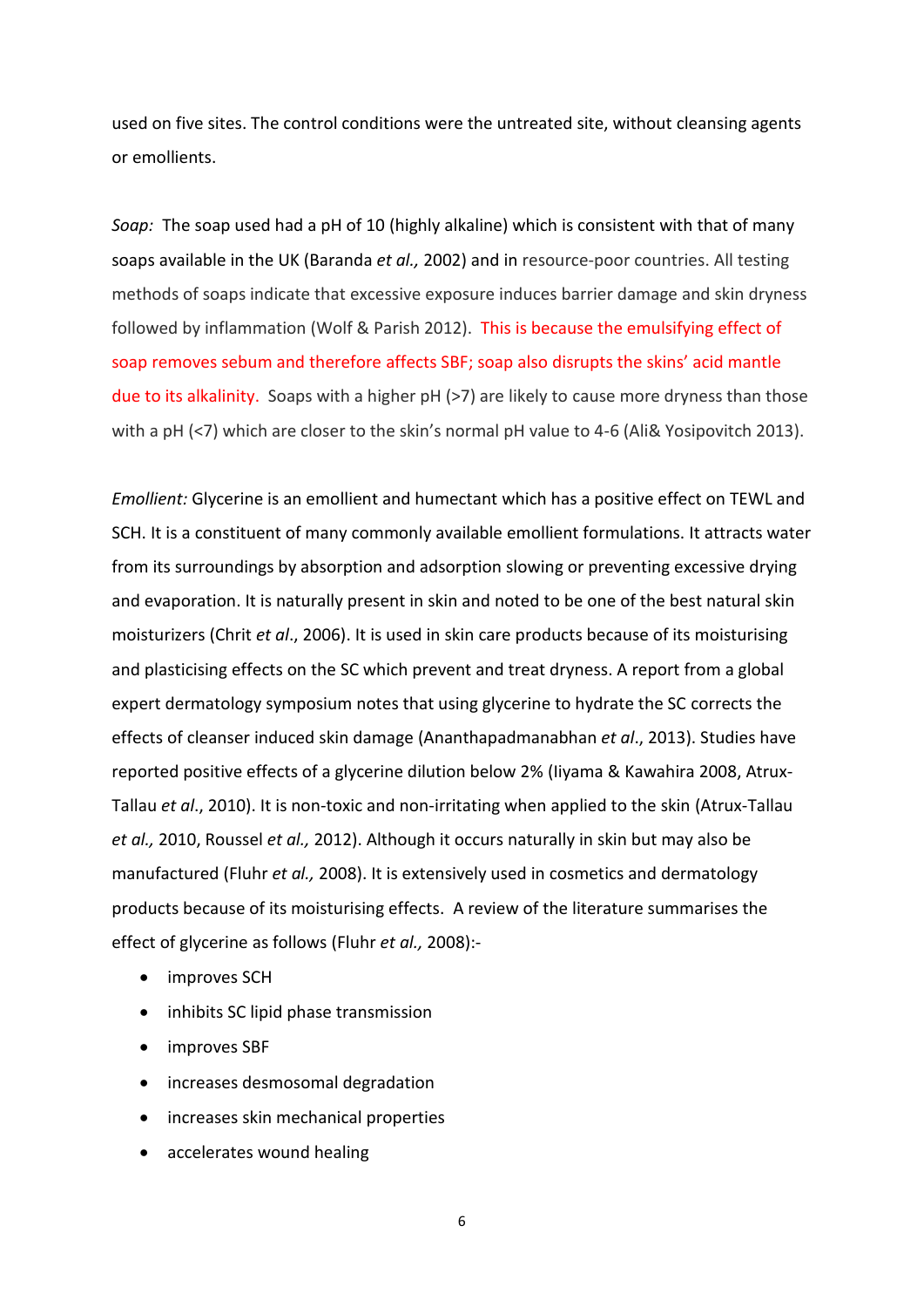- guards against irritating stimuli
- has an antimicrobial effect

From previous research it can be deduced that low concentrations of glycerine between 2% - 5% have a positive effect on improving SBF (Gloor *et al*. 2001, Atrux-Tallau *et al*., 2010). Glycerine was chosen for the pilot because of its positive effects on SBF and because it is low-cost and easily available in resource-poor countries.

*Emollient:* Petroleum jelly (*Vaseline*<sup>™</sup>) is a readily available occlusive (ointment) emollient. It forms a thin film on the surface of the skin which fills the spaces between the desquamating corneocytes which are abundant in dry skin conditions, smoothing the rough stratum corneum surface and increasing the ability of the skin to hold water (Levi *et al.,* 2010). *Vaseline*<sup>™</sup> applied to skin after the application of a humectant such as glycerine, significantly reduce TEWL (Draelos 2010).

Six 5cm x 5 cm areas of participant's lower legs were marked and assigned to interventions by a sequential organisation; 3 sites each on lateral aspects of left and right legs between knee and outer malleolus. The lower leg was chosen as it is an area likely to be effected by xerosis (Balaskas *et al.,* 2011) and measurements in this area did not unnecessarily compromise participant's dignity. Interventions were allocated sequentially to ensure that different sites of the lower leg were used for each intervention because different skin areas will have differences in, for example thickness, blood supply and skin dryness. Measured amounts of 1.5ml of water, soapy water and glycerine were added to 8 ply, 5cms x 5cms gauze swabs and applied to the skin. All interventions except *Vaseline*TM were covered in cling film to ensure controlled contact with the skin. During the study the relative humidity of the environment was between 34-54% and ambient temperature between 19-22 °C. The interventions and their rationale are presented in Table 3 and Table 4 documents the sequence of interventions.

#### **Data analysis**

Post-intervention minus pre-intervention value changes in SCH and TEWL were computed for all treatments and participants. Descriptive statistics (means and standard deviations)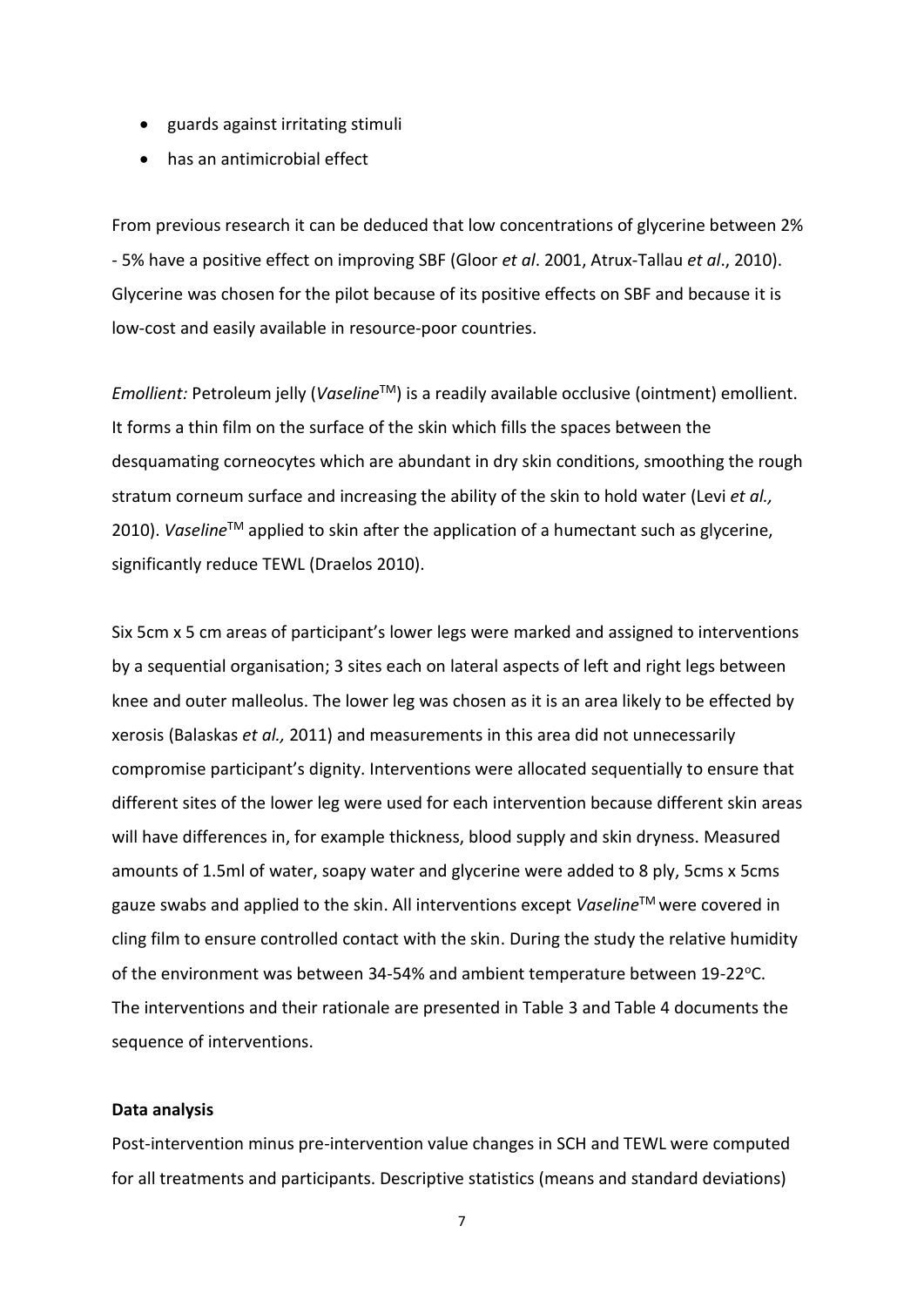were calculated and profile plots constructed. Friedman's test was used to examine whether the changes differed significantly between the six treatments. If statistically significant, then Friedman's test was followed by a post-hoc Nemenyi test to establish which treatment pairs differed significantly. R for Windows software Version 3.0.0 was used for the statistical analysis.

#### **Ethical considerations**

A University Research Ethics Committee gave approval for this study. All participants received an information sheet and gave written consent. All data was handled in line with the agreed data management plan.

### **Results**

The ten participants were all female aged 65-95 years (mean 76.4). No males agreed to participate. During the study the relative humidity of the environment was 34-54% and the ambient temperature 19-22 $^{\circ}$ C. All participants reported that they had not had a shower or immersion bath during the trial or used any other emollients for three days before or during the trial.

Descriptive statistics for SCH levels and TEWL are reported in Tables 5 and 6 respectively. It is clear that the greatest mean increase in SCH level at day 6 is found for soap, glycerine and *Vaseline*™. The greatest improvement of skin barrier function, as reflected in a mean decrease in TEWL was indicated by the soap, glycerine and *Vaseline*TM regimen. Although overall the differences between the six treatments were not statistically significant for TEWL changes; this was a small improvement on that observed for the control treatment. This difference is also apparent from the profile plots (Figures 1 and 2). From Friedman's test it was found that there were statistically significant treatment differences for changes in SCH level but not for TEWL (p=0.002 and 0.185 respectively). The post-hoc Nemenyi test for SCH level changes indicated that three treatment pairs differed significantly (Table 7).

The measurement tools were found to be practical and simple to use in residential and home settings. The *VapoMeter*<sup>™</sup> was within its factory calibration period of up to 2 years.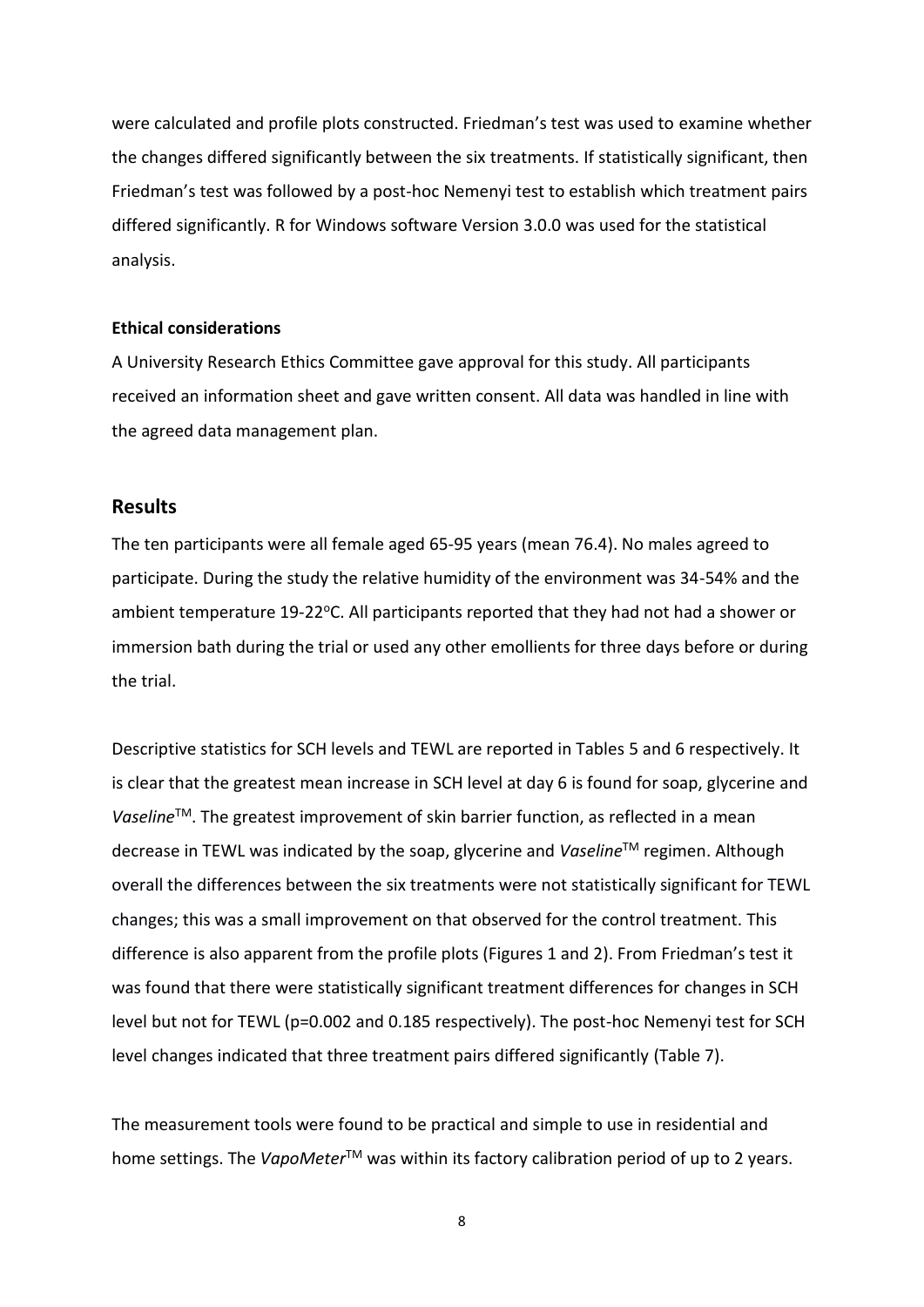The Moisture Meter was calibrated by the PI according to the manufacturer's instructions. The interventions were well tolerated by the participants and all completed the study. Humidity of the environment was checked at each visit.

### **Discussion**

This is one of the few studies using these portable SBF measures outside a laboratory or hospital setting. The studies are listed on the Delfin web site (Delfin Technologies 2015a, b). Only one study was found which measured SCH and TEWL in those with podoconiosis and it used these probes (Ferguson *et al*. 2013). The study indicates the positive effects on SBF of soaking for 30 minutes a day for five days in the treatment combination containing 2% glycerine due to improvements in SCH, although not TEWL. The study confirms earlier research on the positive effects of glycerine and of *Vaseline®* increasing SCH (Fluhr *et al.,* 2008, Draelos 2010). Two percent (2%) glycerine and *Vaseline*TM are low cost interventions for use on dry skin and therefore this study may have a value in selecting interventions for use in resource poor settings. Whilst *Vaseline®* is an effective ointment emollientmany patients find too greasy and prone to rub off on clothes; this may limit acceptability and therefore concordance (Dyble & Ashton 2011). It is unsurprising that the combination of an ointment (Vaseline) and humectant (glycerine) improved SBF, however, the addition of soap with its emulsification effect and so removal of the natural emollient sebum may have to a degree countered therapeutic effect.

No other studies were found using the precise combination of washing the skin with soap and water, soaking in 2% glycerine and applying *Vaseline*™. The effects on SCH may have been increased using a gentler cleansing product with a lower or neutral pH, rather than soap which typically has a high alkalinity.

Care environments for older people may be dry due to excessive central heating thus aggravating the drying of skin due to low humidity levels. In the study there were variations in humidity in the different settings in which the data was recorded but the humidity in the care home was not particularly low and indeed was higher than in some of the participants own homes. Dry skin results in erythematous or red, itchy, roughened skin and a breached SBF with increasing moisture loss (Lodén 2005). A deteriorating cycle of events may follow which does not improve without intervention (Rawlings & Matts 2004). Increasing SCH with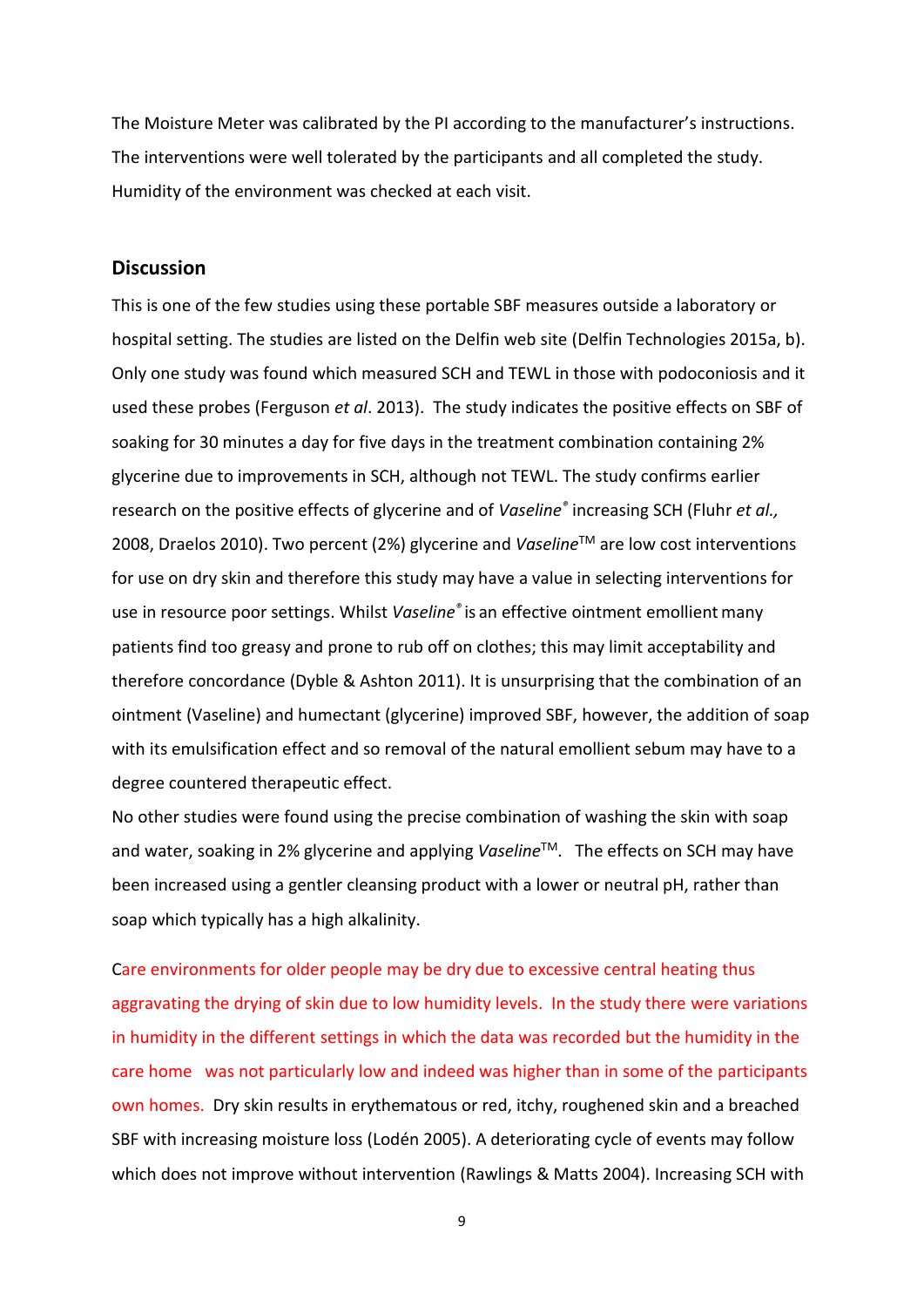the use of emollients improves SBF and helps to prevent dryness and so itching, skin tears (Carville *et al.,* 2014) and resilience against pressure damage (Benbow 2009). Using the two emollients glycerine and *Vaseline*TM in combination may be a cost effective treatment for dry skin especially when used after a cleanser with a low pH.

# **Study limitations**

This pilot study has several limitations. First it is quasi-experimental and therefore does not have the strength of a large randomised controlled study. Second the results may have been affected by the small sample (n=10) of all female Caucasian participants within a large age range. Third co-morbidities were not recorded which may have effected results. Forth the interventions were only applied for 5 days and included soap with an atypical alkalinity. Fifth not all of the interventions were tested separately because three sites on each leg were deemed to be the maximum number feasible and at each site the different interventions were only applied once or twice. A factorial design would be desirable for future studies. Fourth, although soaps used in clinical practice are often highly alkaline a gentler cleansing bar may have been of a more optimal (lower) pH, nearer that of the skin and potentially also could have had a lower emulsifying effect than soaps retaining more of the skin's sebum and natural emollient property. There is also scope in future studies to review the impact of soaking skin in water containing an emollient such as glycerine to examine its effects on SCH and TEWL using portable measures of SBF. Sixth, participants were given no choice of products so even if effective they may have been unacceptable for continuing use. Finally, the pilot was undertaken on older women so the results may not be generalizable to the adult population in the main study.

# **Conclusion**

Despite the aging population and the increasing awareness of the importance of maintaining skin integrity for older people the evidence base for hygiene and emollient practices remains weak in terms of clinical and cost effectiveness and patient acceptability. This pilot study took place over a short time period but showed the positive influence on the SBF of older peoples' skin of using a 2% glycerine soak and application of a thin layer of Vaseline<sup>™</sup>. The study supports previous findings on the positive effects of the emollients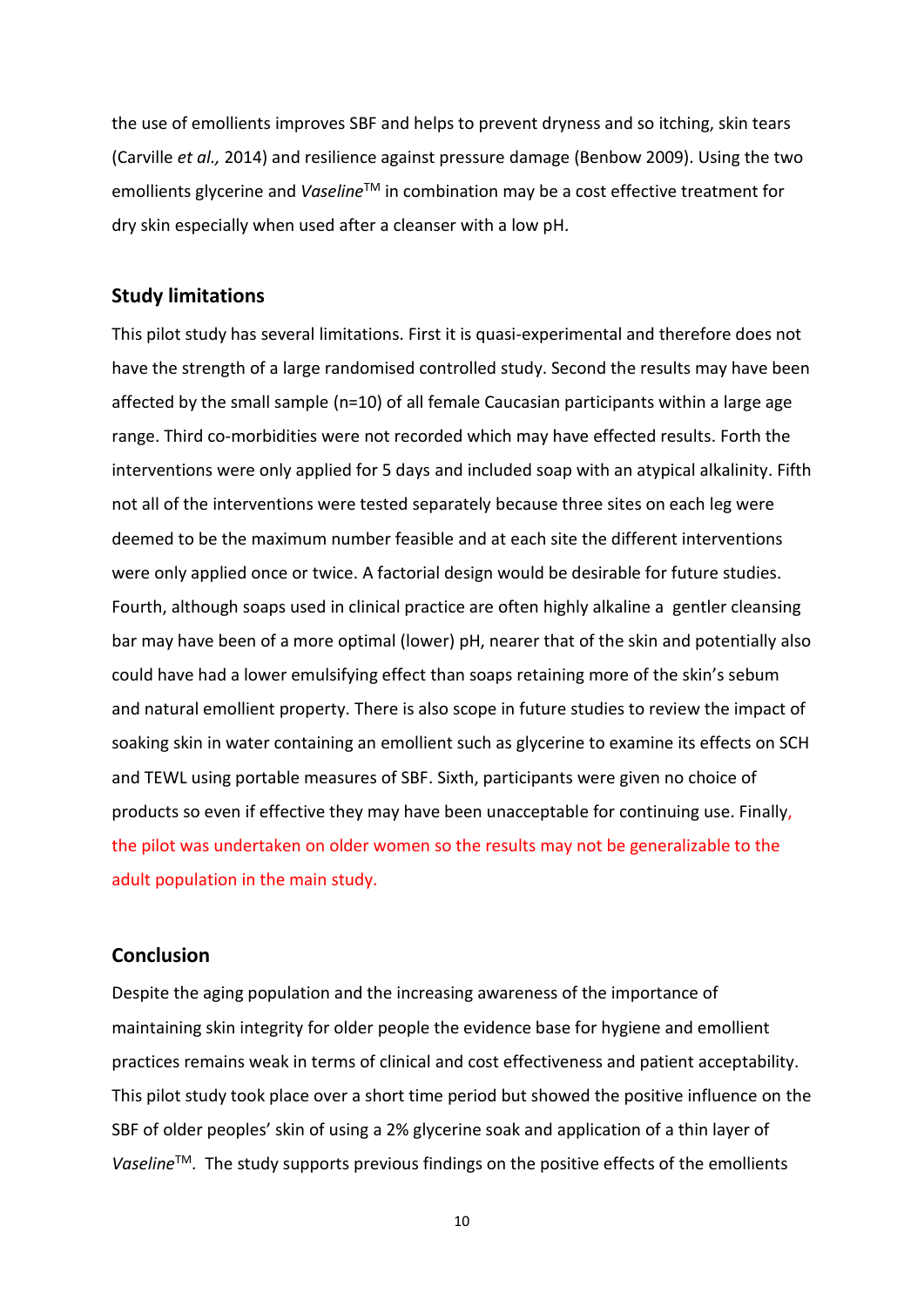glycerine and of *Vaseline*<sup>™</sup> increasing SCH levels and reducing TEWL in those with dry skin. Even when used following the application of soap, that typically has a high pH, these emollients were still effective. It also highlights the feasibility of using SBF measures outside the laboratory, within care and home settings. Further research is required to ascertain optimal hygiene and emollient regimes for older people in a suitably powered randomised controlled trial. The products and probes used in this pilot study will be used in the main RCT to promote and measure SBF in those in a resource-poor country with the skin disease podoconiosis.

# **References**

Ali SM & Yosipovitch G. (2013) Skin pH: From Basic Science to Basic Skin Care. Acta Dermato-Venereologica, 93 (3), pp 261-267.

Ananthapadmanabhan KP., Subramanyan, K. & Nole, G. (2013) A global perspective on caring for healthy stratum corneum by mitigating the effects of daily cleansing: report from an expert dermatology symposium. British Journal of Dermatology, 168, 1-9.

Atrux-Tallau N., Romagny C., Padois K., Denis A., Haftek M., Falson F., Pirot F. & Maibach H. (2010) Effects of glycerol on human skin damaged by acute sodium lauryl sulphate treatment. *Archives of* Dermatological Research 302, 435-441.

Balaskas E., Szepietowski JC., Bessis D., Ioannides D., Ponticelli C., Ghienne C., Taberly A. & Dupuy P.(2011) Randomized, Double-blind Study with Glycerol and Paraffin in Uremic Xerosis. Clinical Journal of the American Society of Nephrology 6(4) 748-752.

Baranda L., Gonzalez-Amaro R., Torres-Alvarez B., Alvarez C. & Ramirez V. (2002) Correlation between pH and irritant effect of cleansers marketed for dry skin. International Journal of Dermatology 41 (8), 494-9.

Baranoski S. & Ayello E. (2004) Wound Care Essentials: Practice Principles. Springhouse, PA: Williams & Wilkins, 2004.

Beauregard S. & Gilchrest BA. (1987) A survey of skin problems and skin care regimens in the elderly. Archives of Dermatology 123(12), 1638–43.

Benbow M. (2009) Maintaining skin integrity and preventing pressure damage Nursing and [Residential](http://www.refworks.com/refworks2/?r=references|MainLayout::init) Care 11(9), 443-447.

British Association of Dermatologists (2006) Looking after elderly skin - a simple guide. [www.bad.org.uk/Portals/\\_Bad/images/default/elderly\\_skin\\_care.pdf](http://www.bad.org.uk/Portals/_Bad/images/default/elderly_skin_care.pdf) (accessed 25.2.14).

Burr S. (2005) Eczema and dry skin in the older person. London, National Eczema Society.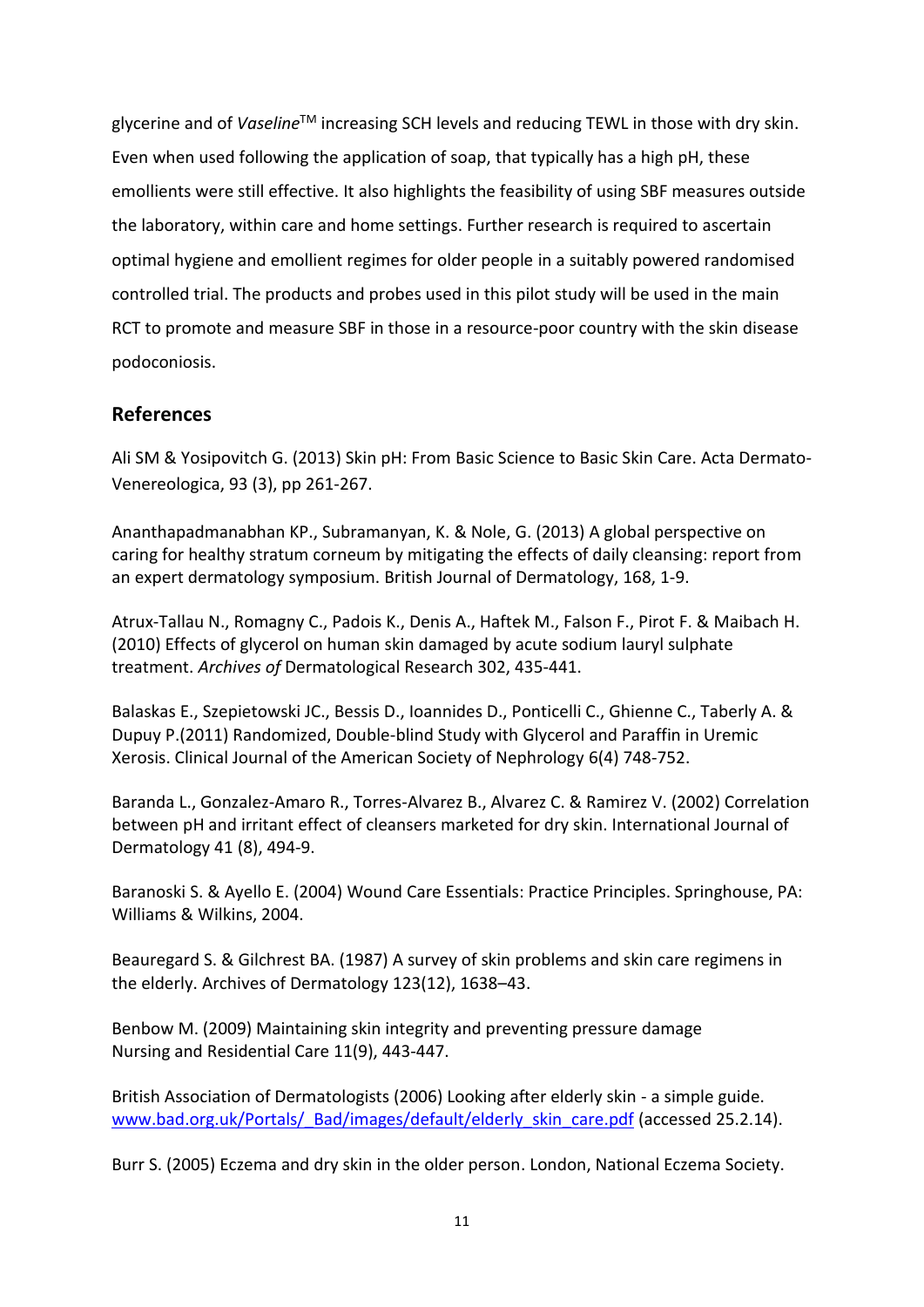Carville K., Leslie G., Osseiran-Moisson R., Newall N. & Lewing G. (2014) The effectiveness of a twice-daily skin-moisturising regimen for reducing the incidence of skin tears. International Wound Journal 11(4), 446-453.

Chrit L., Bastien P., Sockalingum GD., Batisse, D., Leroy F., Manfait M. & Hadjur C. (2006) An in vivo randomized study of human skin moisturization by a new confocal Raman fiber-optic microprobe: assessment of a glycerol-based hydration cream. Skin Pharmacology and Physiology, 19(4), 207-215.

Cole L. & Nesbitt C. (2004) A three year multiphase pressure ulcer prevalence/incidence study in a regional referral hospital. Ostomy Wound Management 50(11), 32–40.

Cowdell F. (2010) Promoting skin health in older people. Nursing Older People 22(10), 21– 26.

Cowdell F., Jadotte YT., Ersser SJ., Danby S., Walton S., Lawton S., Roberts A., Gardiner E., Ware F. & Cork M. (2014) Hygiene and emollient interventions for maintaining skin integrity in older people in hospital and residential care settings (Protocol). Cochrane Database of Systematic Reviews 2014, Issue 12. Art. No.: CD011377. DOI: 10.1002/14651858.CD011377.

Cowdell F. & Steventon K. (2015) Skin cleansing practices for older people: a systematic review. International Journal of Older People Nursing 10 (1), 3-15.

Cowdell F. (2015) Developing the Evidence Base for Hygiene and Emollient Practices. Nursing Older People 27(4), pp16-20.

Delfin Technologies (2015a) MoisturemeterSC [http://www.delfintech.com/en/product\\_information/moisturemetersc/](http://www.delfintech.com/en/product_information/moisturemetersc/) (accessed 18.12.15)

Delfin Technologies (2015b) Vapometer [http://www.delfintech.com/en/product\\_information/vapometer/](http://www.delfintech.com/en/product_information/vapometer/) (accessed 18.12.15)

Draelos ZD. (2010) Active agents in common skin care products. Plastic and Reconstructive Surgery 125, 719-724.

Dyble T. & Ashton J. (2011) Use of emollients in the treatment of dry skin conditions. British Journal of Community Nursing 16, 214-220.

Ersser SJ., Getliffe K., Voegeli D. & Regan S. (2005) A critical review of the inter-relationship between skin vulnerability and urinary incontinence and related nursing intervention. International Journal of Nursing Studies 42(7), 823–35.

Ersser SJ., Maguire S, Nicol N., Penzer R., Peters J. (2012) Best Practice Statement for Emollient Therapy (British Dermatological Nursing Group). Dermatological Nursing (supplement) 11 (4):S2–S19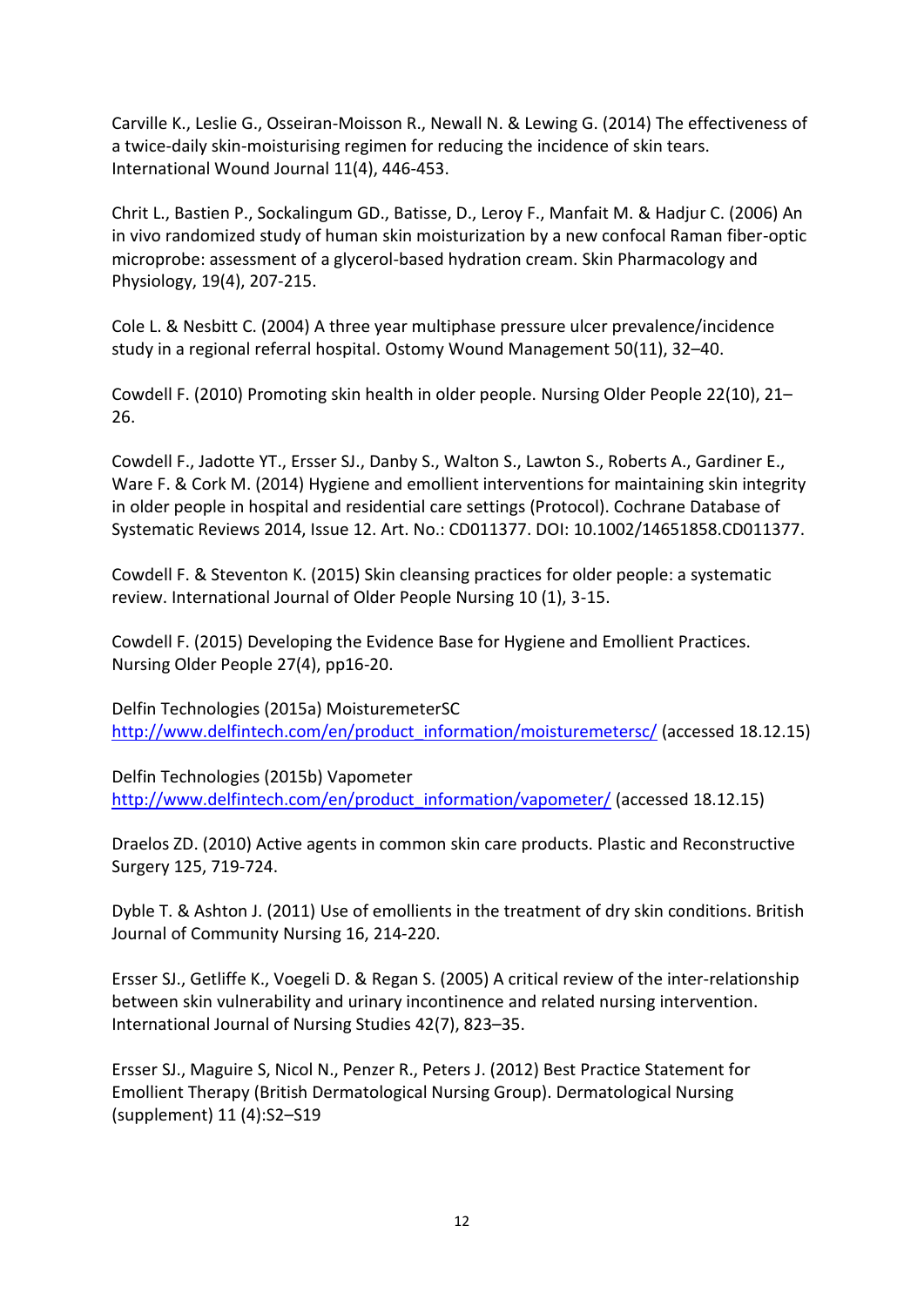Ferguson JS., Yeshanehe W., Matts, P., Davey G., Mortimer P., Fuller C. (2013) Assessment of skin barrier function in podoconiosis: measurement of stratum corneum hydration and transepidermal water loss. Br J Dermatol, Mar; 168 (3): 550 -4.

Finch M. (2003) Assessment of skin in older people. Nursing Older People 15(2):29–30.

Fluhr JW., Feingold KR. & Elias PM. (2006) Transepidermal water loss reflects permeability barrier status: validation in human and rodent in vivo and ex vivo models. Experimental Dermatology 15, 483-492.

Fluhr JW., Darlenski R. & Surber C. (2008) Glycerol and the skin: Holistic approach to its origin and functions. British Journal of Dermatology 159, 23-34.

Fore J. (2006) A review of skin and the effects of aging on skin structure and function. Ostomy Wound Management 52(9), pp. 24-37.

Gardiner L.; Lampshire S.; Biggins A.; McMurray A.; Noake N.; van Zyl M.; Vickery J.; Woodage T.; Lodge J. & Edgar M. (2008) Evidence-based best practice in maintaining skin integrity. Wound Practice & Research 16(2), 5–15.

Harding CR., Bartolone J. & Rawlings AV. (2000) Effects of Natural Moisturizing Factor and Lactic Acid Isomers on Skin Function. In: Loden M, Maibach HI (eds). Dry skin and Moisturizers: Chemistry and Function. Boca Raton, CRC Press. pp 29–41.

Holden C., English J., Hoare C., Jordan A., Kownacki S., Turnbull R. & Staughton RCD., (2002) Advised best practice for the use of emollients in eczema and other dry skin conditions. Journal of Dermatological Treatment*,* 13(3), pp. 103-106.

Hunter S., Anderson J., Hanson D., Thompson P., Langemo D. & Klug MG. (2003) Clinical trial of a prevention and treatment protocol for skin breakdown in two nursing homes. Journal of Wound, Ostomy & Continence Nursing 30 (5), 250–8.

Kottner J., Lichterfeld A. & Blume-Peytavi U. (2013) Maintaining skin integrity in the aged: A systematic review. British Journal of Dermatology 169 (3), 528-42.

Lawton S. (2007) Addressing the skin-care needs of the older person. British Journal of Community Nursing 12(5), 203–8.

Levi K., Weber RJ., Do JQ. & Dauskardt RH. (2010) Drying stress and damage processes in human stratum corneum. International Journal of Cosmetic Science 32, 276-293.

Lodén M. (2005) The clinical benefit of moisturizers. Journal of the European Academy of Dermatology and Venereology 19, 672-688.

Iiyama J. & Kawahira K. (2008) Effects of bathing in warm water with added glycerin on skin conditions and prevention of skin disorders in patients with severe motor and intellectual disabilities. Journal of the Japanese Society of Balneology, Climatology & Physical Medicine, **71**(3), 173-179.